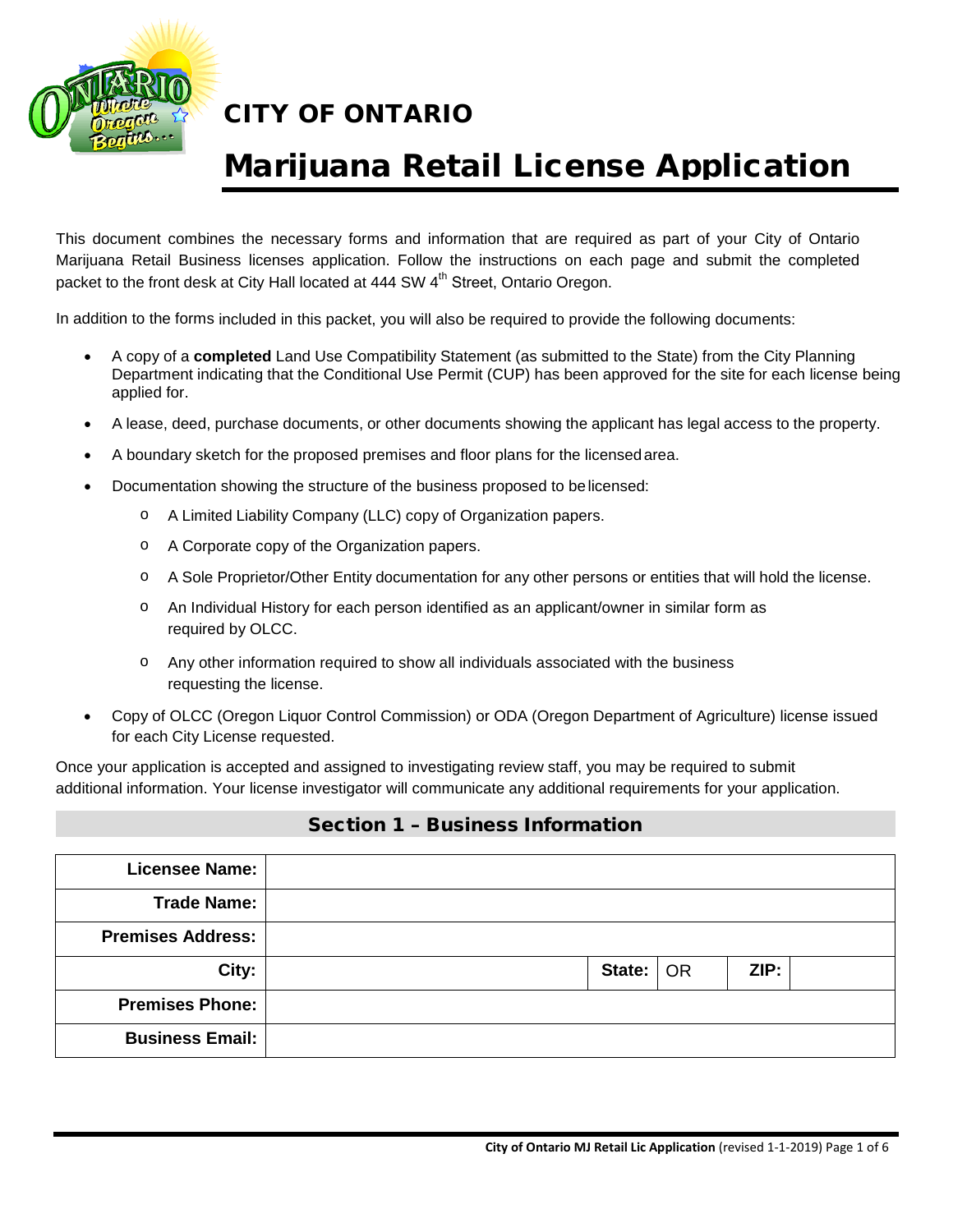

# Marijuana Retail License Application

## Section 2 – License being applied for

|            |           | See Ontario Municipal Code (OMC) 3-24-6 and 3-24 for all requirements and regulations.                                                         |
|------------|-----------|------------------------------------------------------------------------------------------------------------------------------------------------|
| <b>YES</b> | <b>NO</b> |                                                                                                                                                |
|            |           | New or Renewal Application fee of \$1200.00 submitted (must be paid to accept application).                                                    |
|            |           | Application fee of \$220.00 for Each Employee over original 5 employees (Required at submittal).<br>Number employees over 5:<br>$x$ \$220 = \$ |
|            |           | Retail Marijuana Business License fee of \$5,000.00 submitted. (can be paid when issued)?                                                      |
|            |           | Copy of Land Use Compatibility Statement (LUCS) form submitted?                                                                                |
|            |           | Copy of required Legal Ownership/Lease Documents Submitted?                                                                                    |
|            |           | Copy of Site plan and floor plan submitted?                                                                                                    |
|            |           | Copy of OLCC (Oregon Liquor Control Commission) or ODA (Oregon Department of Agriculture)<br>license?                                          |
|            |           | Mandatory \$7,500 bond posted?                                                                                                                 |

### **Any other additional information:**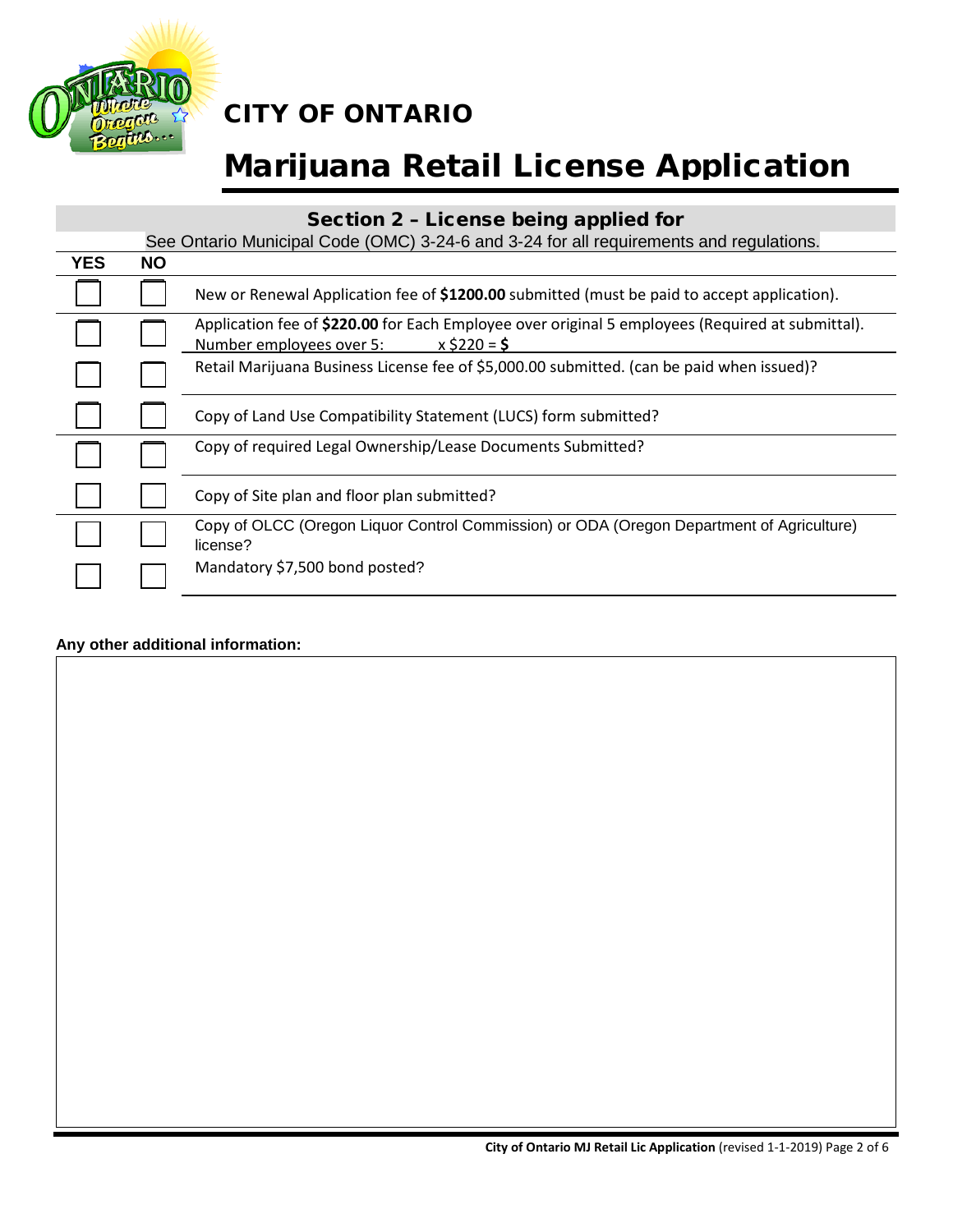

# Marijuana Retail License Application

### Section 3 – Hours of Operation

Use the following section to identify the regular hours during which your retailer business will be open to the public (i.e; when yourself, partners, representatives, or employees will be on the premises and engaged in the operation of the business and the exercise of license privileges for the operation.)

Under City Code, during regular business hours, your premises must be accessible on request to an identified CITY inspector. Outside of regular business hours, your premises must be accessible on request to an identified CITY inspector who has reason to believe a violation has occurred.

If your business will have seasonal variations, or irregular hours, detail these variations and schedules in the space available.

**Note:** Retailers are prohibited from selling to consumers and from allowing consumers to be on the premises between 10:00 PM and 7:00 AM the following day. If you are a retailer proposing any operation between 10:00 PM and 7:00 AM, explain your operations during these hours in the space available for "Seasonal or other variations" or attach additional documentation.

#### **Regular business hours (local time for the premises), specify AM and PM:**

| Sunday:        |  |
|----------------|--|
| <b>Monday:</b> |  |
| Tuesday:       |  |
| Wednesday:     |  |
| Thursday:      |  |
| Friday:        |  |
| Saturday:      |  |

### **Seasonal or other variations:**

## **A LICENSEE MUST CONTINUE TO MEET ALL SECURITY REQUIREMENTS INCLUDING CAMERA COVERAGE REQUIREMENTS WHEN THE BUSINESS IS CLOSED, INCLUDING SEASONAL CLOSURES.**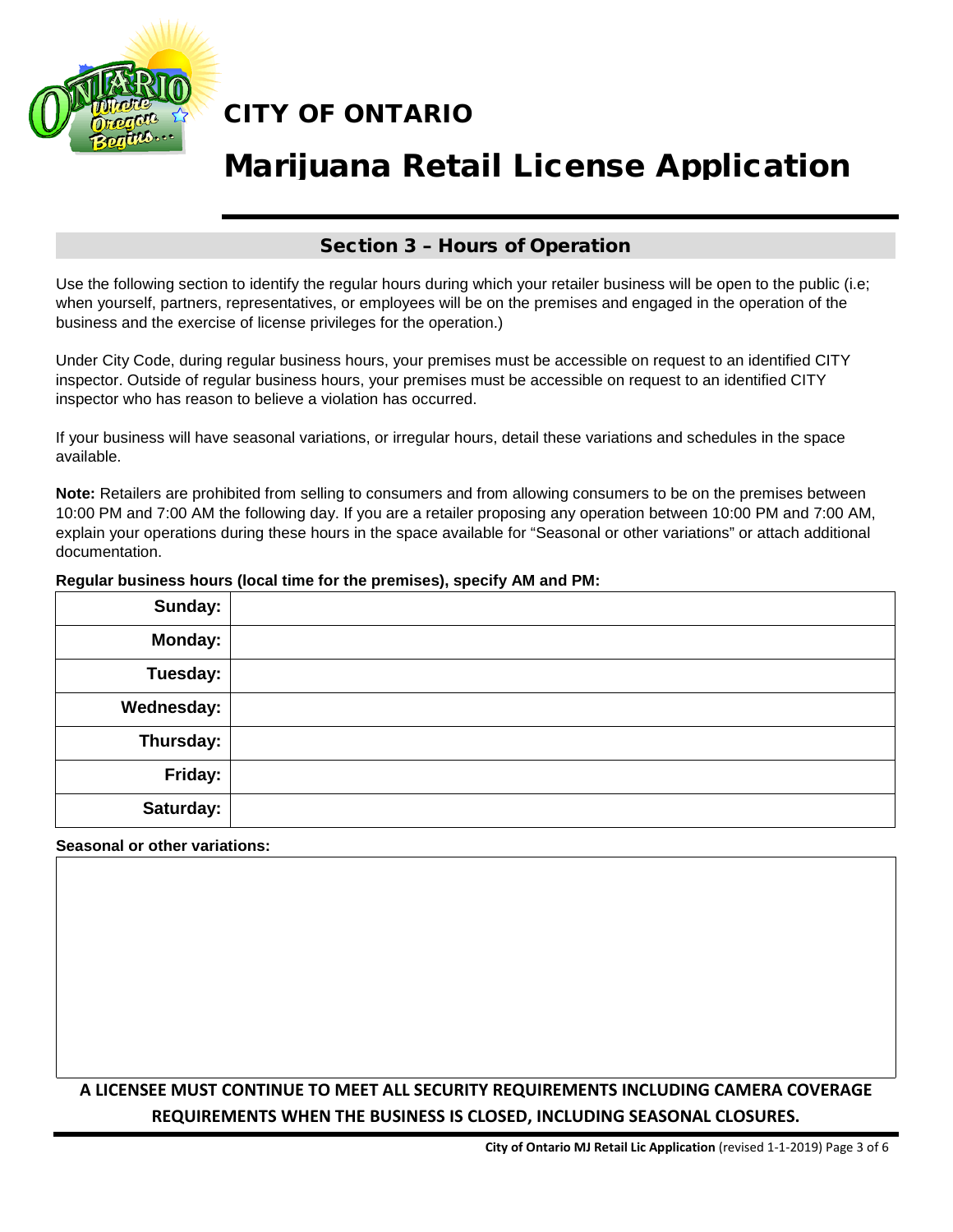

# Marijuana Retail License Application

## Section 4 – Other Interest in Property

| <b>YES</b> | <b>NO</b> |                                                                                                                                                                                                                                                                                                                                       |
|------------|-----------|---------------------------------------------------------------------------------------------------------------------------------------------------------------------------------------------------------------------------------------------------------------------------------------------------------------------------------------|
|            |           | Do any other persons or entities other than those that will hold the license have access to any<br>portion to the proposed premises? This includes property owners, contracted security<br>professionals, other tenants, or any entities holding an easement (other than utility easements)<br>over the property? If yes, list below. |

| <b>Entity or Person Name</b><br>(Full legal name of entity or person's first and last name) | <b>Type of Interest</b><br>(Owner, Easement, Tenant, Security Company, etc.) |
|---------------------------------------------------------------------------------------------|------------------------------------------------------------------------------|
|                                                                                             |                                                                              |
|                                                                                             |                                                                              |
|                                                                                             |                                                                              |
|                                                                                             |                                                                              |
|                                                                                             |                                                                              |
|                                                                                             |                                                                              |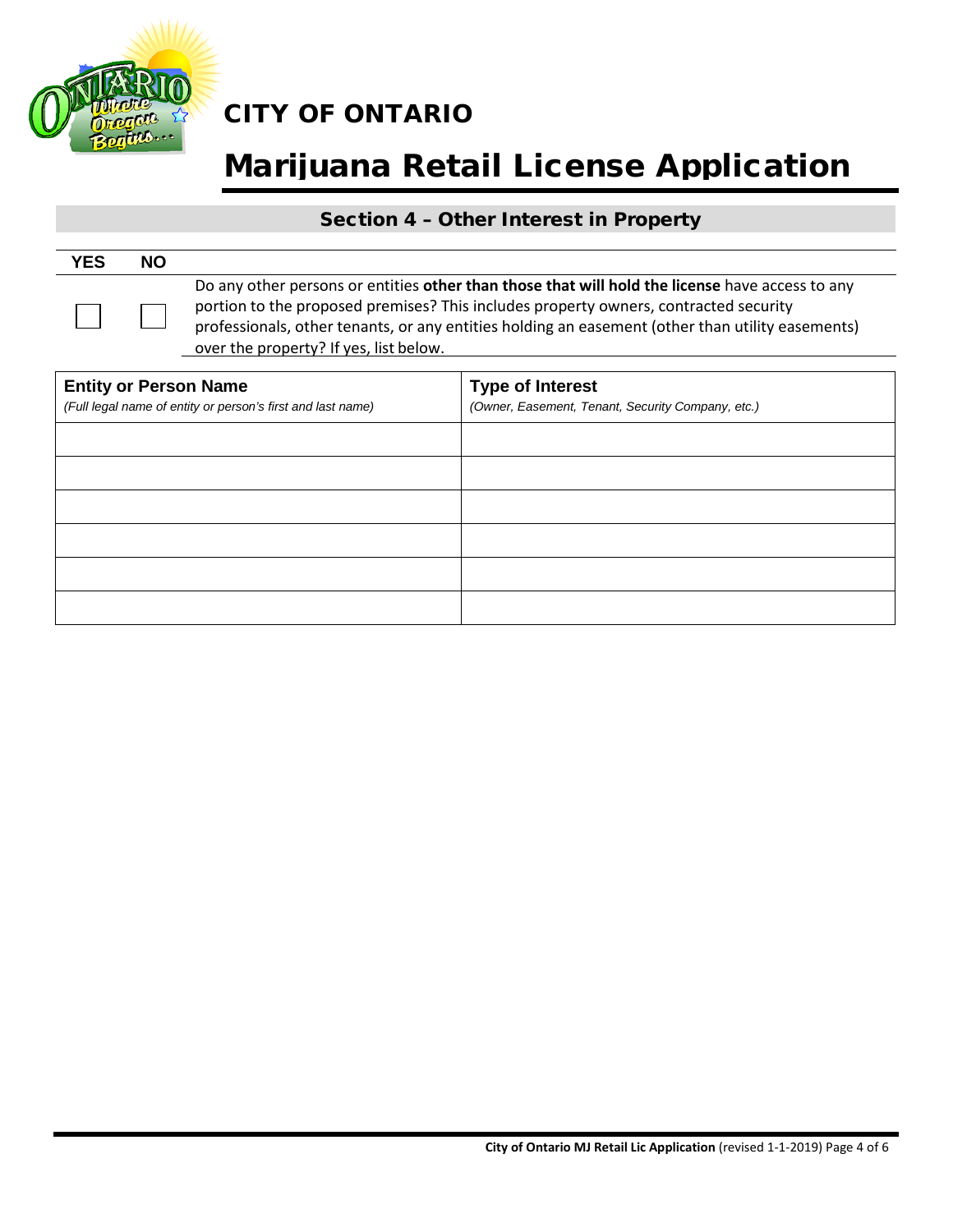

# Marijuana Retail License Application

### Section 5 – Additional Privileges

### 5.1 Medical Purposes

A retailer may register to sell marijuana for medical purposes. This allows the retailer to sell medical-grade cannabinoid products (products with higher concentrations of THC as described in OAR 333-007-0220) to OMMP cardholders, to give any marijuana item to an OMMP cardholder for free, and to allow OMMP cardholders age 18-20 on their premises to purchase marijuana items.

☐

☐

I **am not** seeking to sell marijuana for medical purposes. All products I handle will comply with the adult use THC concentration and serving size limits described in OAR 333-007-0210. I will not allow anyone under age 21, including OMMP cardholders, to be present on my licensed premises.

I **am** seeking to sell marijuana for medical purposes and will attach the Retailer Medical Purposes Registration form.

## Section 6 – Background Checks

| <b>YES</b> | <b>NO</b> |                                                                                                                                                                                                       |
|------------|-----------|-------------------------------------------------------------------------------------------------------------------------------------------------------------------------------------------------------|
|            |           | Completed application for a criminal background check for the applicant, and all principals, persons<br>with a financial interest, and employees of the proposed marijuana business. (Provide copies) |

### Section 7 – References

Provide names and contact information for three natural persons who can give an informed account of the business and moral character of the applicant and principals.

| <b>Reference 1 Name:</b> |               |      |  |
|--------------------------|---------------|------|--|
| <b>Address:</b>          |               |      |  |
| City:                    | State:        | Zip: |  |
| Email:                   | <b>Phone:</b> |      |  |